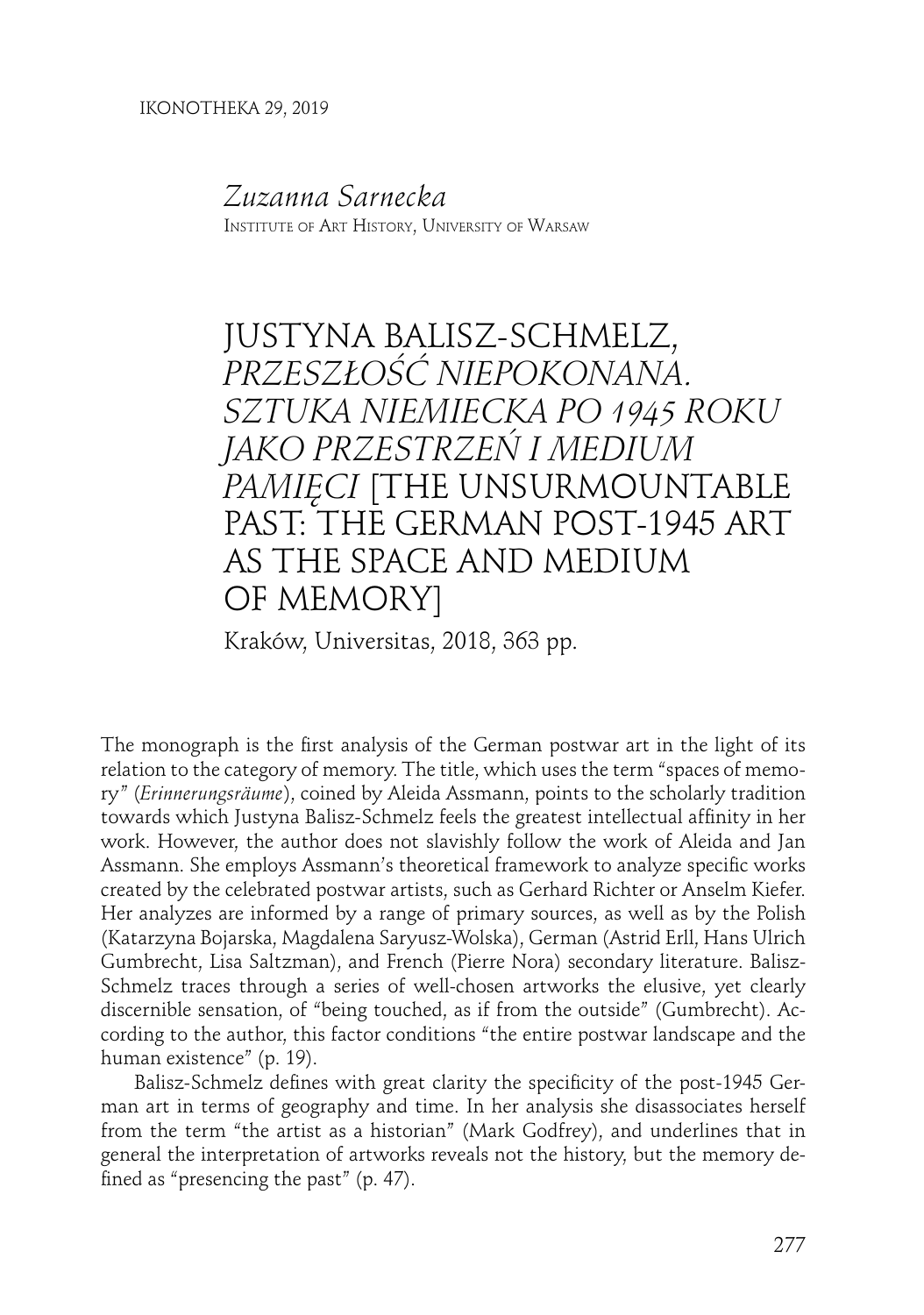The author states that the Anglo-Saxon literature on the subject has been previously explored by the Polish scholars and highlights that particularly in the United States the memory studies are greatly influenced by the minority discourses and the context of the Holocaust, on which she did not want to focus in her monograph. However, she should perhaps have given specific references to the Anglo-Saxon authors, whom she deemed representative of that school of thought. She does cite in a footnote a book by Joan Gibbons in relation to the memory perspective that illuminates studies on contemporary art, but it seems rather insufficient for the purpose of defining the entire field.

Chapter 1 provides a very thorough and useful account of the memory studies, as a problematic category, which encompasses research conducted on the memory across humanities and social studies. As the author points out, the autonomy of these studies impeded the development of the common vocabulary, much needed to facilitate a discourse between scholars of different disciplines.

Chapter 2 considers the ways in which fascism influenced German postwar art, understood *en masse,* through the discussion of parallels with contemporary literature, exhibitions, and artistic critique. Balisz-Schmelz provides the general overview of the historic events to outline the context for artworks selected for a more indepth investigation in the subsequent chapters.

Chapters 3–6 constitute the main body of the book and discuss works by Joseph Beuys, Georg Baselitz, Anselm Kiefer, Beate Passow, Andreas von Weizsäcker, Jochen Gerz, Hanne Darboven, Sigrid Sigurdsson, and Gerhard Richter. Each chapter focuses on a different theme: the embodied memory and the body in postwar art (chapter 3), the spatial memory (chapter 4), the writing impulse (chapter 5), and the need to produce archives (chapter 6). This thematic structure results in some artists' oeuvre being split between two chapters (notably Beuys and Kiefer), and others missing from the discussion (lack of references to Kiefer's work in the chapter 5 seems rather arbitrary).

The author diligently applies the selected methodology to her interpretation of artworks. However, at times the reader would benefit from contextualizing the artistic practice within the specific oeuvre. The author is clearly well-equipped to place the particular visual investigation in the context of the artists' careers – her discussion of Beuys's and Sigurdsson's work is exemplary in that respect. In other instances, Balisz-Schmelz "drops" certain works and "floods" them in socio-historical context, thus disregarding their place in the specific artistic practice (reference on p. 304 to Richter's addition to the *Atlas* in the late 1990s is particularly frustrating example of this approach). Problematic is also Balisz-Schmelz's interpretation of Richter's *Atlas* as a simple attempt at systematizing the past. The artist's own writings, Benjamin Buchloh's emphasis on its reading in terms of denial (which the author dismisses as theoretical on p. 302), and, most importantly, the visual evidence, all position *Atlas* as a way of commenting on the elusive nature of memory. The project highlights the difficulty with the richness of the material that obscures rather than clarifies the past in the present. Balisz-Schmelz's interpretation is ever